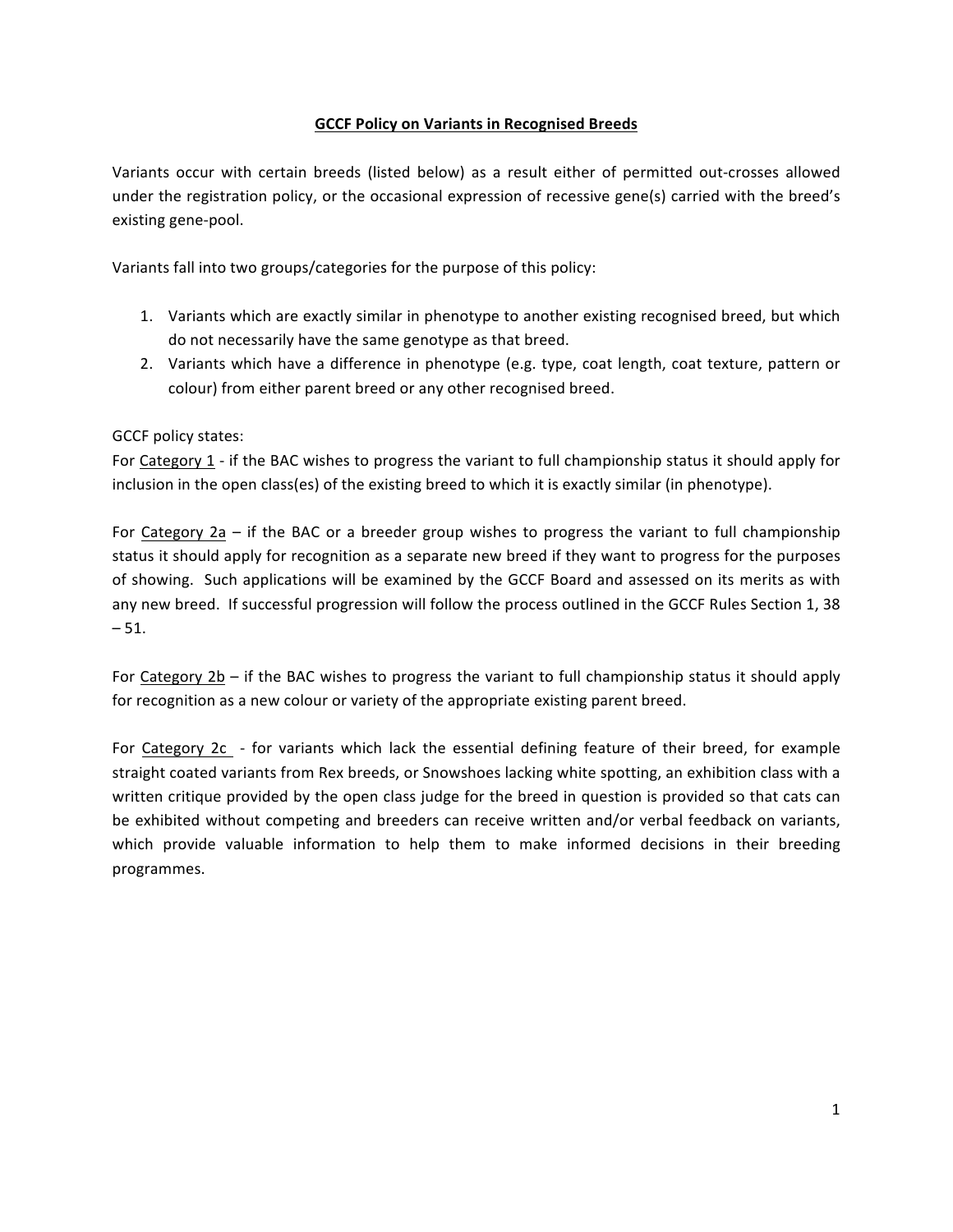| <b>Breed</b>            | Variant          | <b>Progression route</b>                         |
|-------------------------|------------------|--------------------------------------------------|
| <b>Category 1</b>       |                  |                                                  |
| Asian                   | Burmese C R in   | into Burmese Open                                |
|                         | Burmese colours  |                                                  |
| <b>British Longhair</b> | Shorthair        | into British Shorthair Open (or register as BSH) |
| <b>Oriental SH</b>      | Colourpoint from | into Siamese Open                                |
|                         | silver pedigree  |                                                  |

*Variants which have progressed under this policy*

| Exotic                   | Longhair          | shown in Persian Open                                      |
|--------------------------|-------------------|------------------------------------------------------------|
| <b>Balinese</b>          | Shorthair         | shown in Siamese Open                                      |
| <b>Oriental Bicolour</b> | No white spotting | shown in Siamese, Balinese, OLH or OSH Open                |
| Oriental L H             | Shorthair         | shown in Oriental Open (or Siamese Open if<br>colourpoint) |
| Oriental L H             | Colourpoint       | shown in Balinese Open                                     |

# **Category 2a**

| Bengal     | Longhair  | apply for breed recognition (Cashmere)                 |
|------------|-----------|--------------------------------------------------------|
| Chartreux  | Longhair  | apply for breed recognition (Benedictine)              |
| Khao Manee | Non white | apply for breed recognition (Maew Boran group)         |
| Tonkinese  | Longhair  | apply for breed recognition (Tibetan)                  |
| Manx       | Longhair  | apply for breed recognition (Cymric) or new variety as |
|            |           | <b>Longhaired Manx</b>                                 |
| Nebelung   | Shorthair | apply for breed recognition (Nebelung Shorthair)       |

# *Variants which have progressed under this policy*

| Bengal  | Mackerel Tabby | breed recognition granted (Toyger)           |
|---------|----------------|----------------------------------------------|
| British | Longhair       | breed recognition granted (British Longhair) |
| Somali  | Shorthair      | breed recognition granted (Somali Shorthair) |

# **Category 2b**

| Asian        | Burmese C R in      | into Asian Self Open          |
|--------------|---------------------|-------------------------------|
|              | Non Burmese colours |                               |
| Egyptian Mau | <b>Black</b>        | apply for new colour          |
| Manx         | Tailed & Stumpie    | apply for new variety         |
| Ocicat       | Colourpoint         | apply for new variety         |
| Sokoke       | Blue, Colourpoint   | apply for new colour, variety |
| Toyger       | Colourpoint         | apply for new variety         |